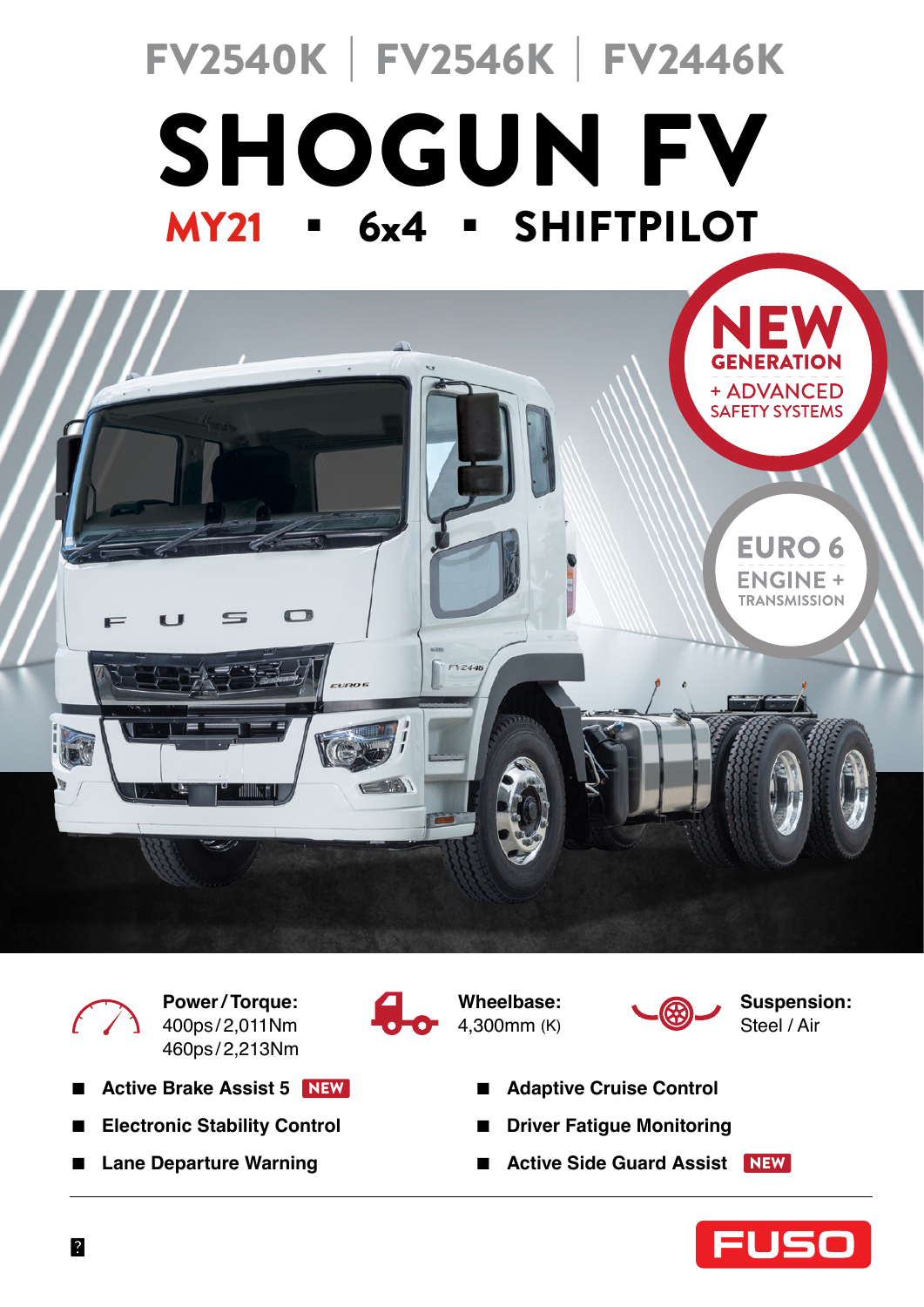## SPECIFICATIONS - SHOGUN FV MODELS

| 6x4 | <b>FV2540K</b> | 12 SP. | <b>SHIFTPILOT</b> | STEEL SUSP. | FV70HK2VFBA | 4.300 (K) | 25,400 | 53,000 |
|-----|----------------|--------|-------------------|-------------|-------------|-----------|--------|--------|
| 6×4 | <b>FV2546K</b> | 12 SP. | <b>SHIFTPILOT</b> | STEEL SUSP. | FV70HK4VFBA | 4.300 (K) | 25,400 | 55,000 |
| 6x4 | <b>FV2446K</b> | 12 SP. | <b>SHIFTPILOT</b> | AIR SUSP.   | FV74HK4VFBA | 4.300 (K) | 24,000 | 55,000 |

### **MODEL WHEELBASE (mm) GVM (kg) GCM (kg)**

#### ENGINE

| <b>Engine Version</b>        | FUSO OM470 6 Cyl. In-line DOHC                                                                   |                                       |
|------------------------------|--------------------------------------------------------------------------------------------------|---------------------------------------|
| <b>Displacement</b>          | 11 Litre (10,671cc)                                                                              |                                       |
|                              | <b>FV2540</b>                                                                                    | <b>FV2546 + FV2446</b>                |
| Power (DIN)*                 | T2: 400ps (293kW)<br>@1600rpm                                                                    | T4: 460ps (338kW)<br>@1600rpm         |
| Torque (DIN)*                | T2: 2,011Nm<br>(14841bf)<br>@1100rpm                                                             | T4: 2,213Nm<br>(1633lbf)<br>@ 1100rpm |
| Air Cleaner                  | Vertical Intake Mounted on Clean Air Side (RH)                                                   |                                       |
| <b>Emission Control</b>      | Selective Catalytic Reduction (SCR + DPF)                                                        |                                       |
| <b>Emission Level</b>        | EURO 6 (ADR80/03)                                                                                |                                       |
| <b>Engine Live Drive PTO</b> | Max Continous Output 650Nm (780Nm Peak)<br>Ratio 1:1.3043<br>Rotation Direction: Opposite Engine |                                       |

*\*Gross Calculated*





#### FUEL

| <b>Injection System</b>                 | X Pulse Common Rail High Pressure Direct<br>Injection |  |
|-----------------------------------------|-------------------------------------------------------|--|
| Tank                                    | 400L Rectangular Alloy Tank + Locking Cap             |  |
| <b>AdBlue Exhaust Fluid</b><br>Capacity | 60L Tank + Locking Cap                                |  |

#### ELECTRICAL

| Voltage                      | 24V Negative Ground, 100A Alternator |
|------------------------------|--------------------------------------|
| <b>Battery Specification</b> | Heavy Duty 2x12V, 150Ah / 20hr       |

#### CLUTCH

| Type                | FUSO Single Plate Fully Automated                                                                                                                                                 |
|---------------------|-----------------------------------------------------------------------------------------------------------------------------------------------------------------------------------|
| <b>TRANSMISSION</b> |                                                                                                                                                                                   |
| Version             | <b>FUSO SHIFTPILOT GENERATION 3</b><br>Automated Manual G230-12                                                                                                                   |
| Type / Speeds       | 12 Speed with Auto + Manual Modes<br>Constant Mesh Non Synchromesh Transmission<br>Standard + Power Modes:<br>Calibrated for NZ Conditions<br>Skip Shift Function for Light Loads |

| <b>TRANSMISSION</b> CONTINUED                                                                   | <b>EURO 6</b><br><b>ENGINE +</b>                                                                                                                                                                                                                                                                                                      |
|-------------------------------------------------------------------------------------------------|---------------------------------------------------------------------------------------------------------------------------------------------------------------------------------------------------------------------------------------------------------------------------------------------------------------------------------------|
| Crawler Mode<br>Eco Roll<br>Eco Cruise                                                          | <b>TRANSMISSION</b>                                                                                                                                                                                                                                                                                                                   |
| 1st: 11.672<br>2nd: 9.101<br>3rd: 7.055<br>4th: 5.501<br>5th: 4.400<br>6th: 3.430<br>7th: 2.652 |                                                                                                                                                                                                                                                                                                                                       |
| Rear                                                                                            |                                                                                                                                                                                                                                                                                                                                       |
|                                                                                                 |                                                                                                                                                                                                                                                                                                                                       |
|                                                                                                 |                                                                                                                                                                                                                                                                                                                                       |
|                                                                                                 |                                                                                                                                                                                                                                                                                                                                       |
| <b>FRONT SUSPENSION</b>                                                                         |                                                                                                                                                                                                                                                                                                                                       |
| Absorbers                                                                                       |                                                                                                                                                                                                                                                                                                                                       |
| 1,500 × 90                                                                                      |                                                                                                                                                                                                                                                                                                                                       |
|                                                                                                 |                                                                                                                                                                                                                                                                                                                                       |
| Diff Lock                                                                                       |                                                                                                                                                                                                                                                                                                                                       |
| 21,600                                                                                          |                                                                                                                                                                                                                                                                                                                                       |
|                                                                                                 | <b>FV2446</b>                                                                                                                                                                                                                                                                                                                         |
| 4.625:1                                                                                         | 4.222:1                                                                                                                                                                                                                                                                                                                               |
|                                                                                                 |                                                                                                                                                                                                                                                                                                                                       |
| N/A                                                                                             | 4.625 +<br>295/80R22.5/11R22.5                                                                                                                                                                                                                                                                                                        |
| <b>REAR SUSPENSION</b>                                                                          |                                                                                                                                                                                                                                                                                                                                       |
|                                                                                                 | Driver Activated Kick Down<br>Rock-Free Mode<br>8th: 2.068<br>9th: 1.603<br>10th: 1.250<br>11th: 1.000<br>12th: 0.779<br>RHigh: 9.101<br>RLow: 11.673<br>FUSO F900T "I" Beam<br>7,100 (Subject to suitable tyres + certification)<br>Long Taper Leaf + Double Acting Shock<br>D10 Hypoid Tandem Drive + Inter-Axle<br>FV2540 + FV2546 |

|         | <b>FV2540 + FV2546</b>                                | FV7446                                                                                                            |
|---------|-------------------------------------------------------|-------------------------------------------------------------------------------------------------------------------|
| Details | Mechanical 6 Rod<br>Long Taper Leaf<br>6 Rod Trunnion | Air<br>Trailing Arm +<br>2 Bag/Axle<br>Height Control<br>(adjustable from<br>steering wheel or<br>remote control) |
| RRAKFS  |                                                       |                                                                                                                   |

| Air tanks              | Alloy                                                                                |
|------------------------|--------------------------------------------------------------------------------------|
| Air Compressor         | Two-Stage + ECU Control for Fuel Saving                                              |
| <b>Engine Brake</b>    | Jake Brake: Three-Stage including Shift Down<br>Function - Max 335kW (460ps)         |
| Park Brake             | Rear Wheels Spring Actuated                                                          |
| Size Front / Rear (mm) | 410×160/410×200                                                                      |
|                        | Full Air Taper Roller Drum Brakes<br>+ Auto Adjust, EBS, ABS, ASR (Traction Control) |

#### WHEELS AND TYRES **Wheels** 10 x Alcoa Alloy 22.5x8.25" ISO 10 Stud **FV2540 + FV2546 FV2446 Tyre Size Front / Rear** 295/80R22.5 / 11R22.5 275/70R22.5 **Option** N/A 295/80R22.5/11R22.5 + 4.625 Diff Ratio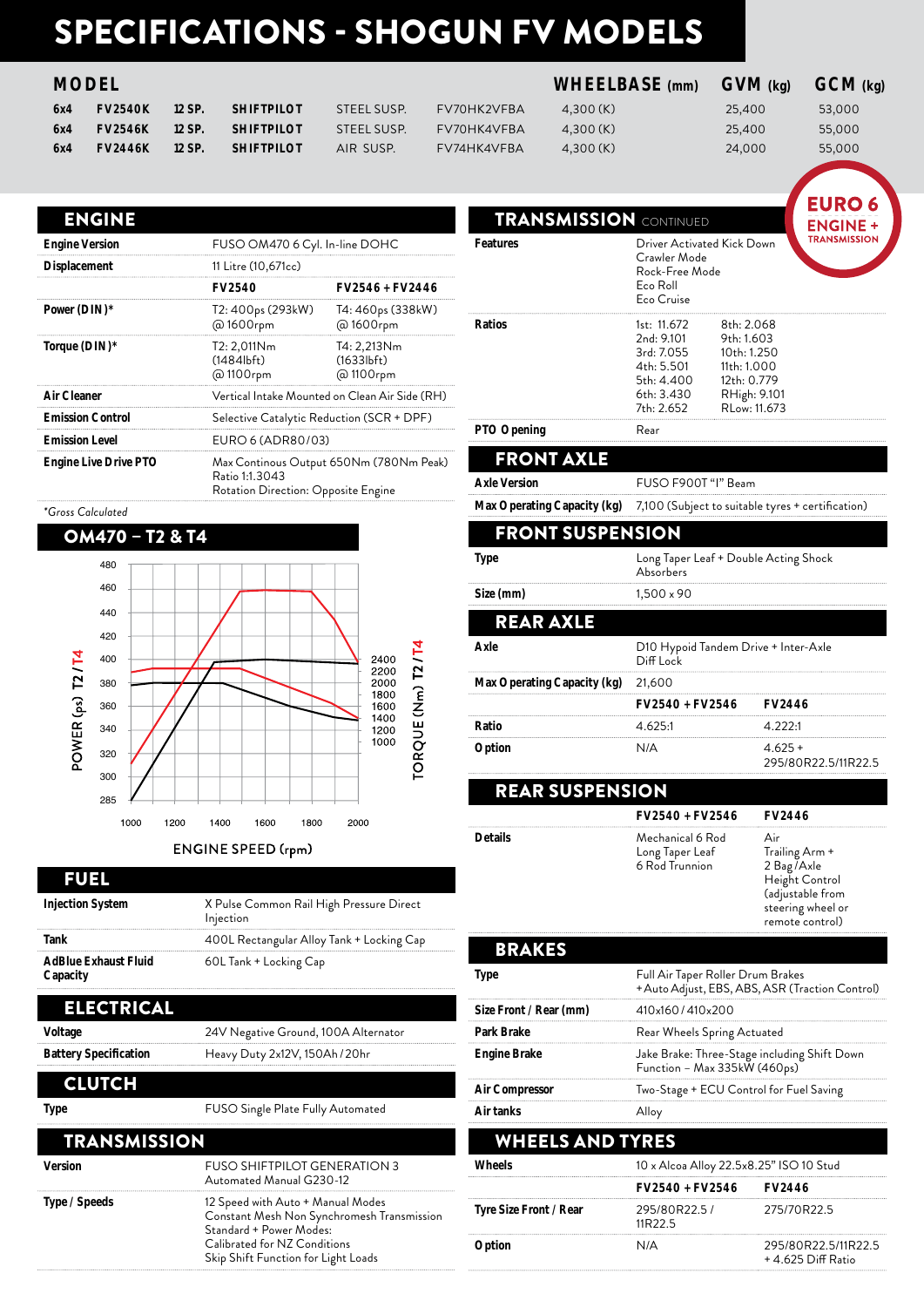### SPECIFICATIONS - SHOGUN FV MODELS

#### **CHASSIS**

| Size / Width (mm) | 300x90x7.0/840                                           |
|-------------------|----------------------------------------------------------|
| Type              | Super Frame, Single Skin, Reinforced Parallel<br>Channel |

**Refer to the bodybuilders guidelines on the Fuso website (www.fuso.co.nz) before mounting a body or modifying the chassis**

#### INSTRUMENTS

| Gauges                                                               | Speedo / Tacho / Air pressure / Fuel level / Ad Blue<br>level                                                                                                                                        |
|----------------------------------------------------------------------|------------------------------------------------------------------------------------------------------------------------------------------------------------------------------------------------------|
| Multi-Information Display<br>accessed from steering wheel<br>buttons | Digital Speedo<br>Advanced Safety Systems Control<br>Water Temperature<br><b>Fuel Consumption</b><br>Warning Lamps<br>Service Indicators<br>Hour Meter + Tripmeter<br>Oil Level Check<br>Alarm Clock |
| Steering wheel controls                                              | Audio / Phone / Cruise Control / Multi-<br>Information Display Menu / Speed Limiter                                                                                                                  |

#### STANDARD FEATURES

| <b>Cab Cooling and Heating</b> | Climate Control Air Conditioning                                                                                                                              |  |
|--------------------------------|---------------------------------------------------------------------------------------------------------------------------------------------------------------|--|
| <b>Accessory Power</b>         | 24V Accessory Power Outlet x 2                                                                                                                                |  |
| Driving                        | SMART Key Push Button Start + Keyless<br>Central Locking<br>Electric Windows<br>Fluorescent Cabin Lamp<br>Interior Reading Lamps<br>Engine Idle Speed Control |  |

| <b>CAB FEATURES</b>     |                                                                                                                |
|-------------------------|----------------------------------------------------------------------------------------------------------------|
| <b>Type</b>             | All Steel 4 Point Air Suspended + Electric /<br>Hydraulic Tilt Cab (Low floor on FV2540)                       |
| Colour                  | Natural White (W31)                                                                                            |
| <b>Seating Capacity</b> | 2 + Large Centre Console                                                                                       |
| Seat (driver)           | Air Suspension<br>Integrated Seat Belt<br>Auto Levelling<br>Height, Tilt, Lumbar + Dampening Adjust<br>Armrest |
| Seats (passenger)       | Bucket Seat with Integral Headrest                                                                             |
| Interior                | Fully Trimmed + Heavy Duty Vinyl on Floor<br>Premium Rear Bunk Mattress + Curtains                             |
| External                | Roof Mounting Points (max. static load 50kg)<br>Front End-Outline Marker Lamps                                 |

#### SERVICE INTERVALS

#### **60,000km full service / 15,000km safety inspection**

60,000km full service intervals, depending on application/use. 15,000km safety inspection, with greasing, required for reliability and to maintain warranty cover.

#### WARRANTY

#### **5 years / 500,000km**

Simply have your vehicle serviced at an authorised FUSO Service Centre, at the recommended servicing intervals, and you are covered by an additional 2 year / 250,000km FUSO warranty on top of the first 3 years / 250,000km. That's a total of 5 years / 500,000km cover! Refer to the terms and conditions in the FUSO warranty booklet for full details.

#### SAFETY FEATURES

 $CAR$ 



#### **Speed Limter Yes** (100km/h factory setting) **Jake Engine Brake (460ps)** Yes **Anti-Lock Braking System (ABS)** Yes **Brake Overide System** Yes **Hill Start System** Yes **Traction Control (ASR)** Yes **Interaxle Diff Lock** Yes **Emergency Stop Signal (ESS)** Yes **Reverse Warning Buzzer** Yes

**OPTIONS** 

† **Additional Touchscreen Display Cameras (up to 4) / Truck Specific GPS Navigation / Reversing Sensors / Tyre Pressure Monitoring (up to 36 tyres)**

| <b>KERB WEIGHTS AND MAX AXLE LOADS (kg)</b>                                                                                                                                                                    |                    |                                          |            |               |        |       |       |       |  |
|----------------------------------------------------------------------------------------------------------------------------------------------------------------------------------------------------------------|--------------------|------------------------------------------|------------|---------------|--------|-------|-------|-------|--|
|                                                                                                                                                                                                                |                    | Vehicle Ratings**<br>Max Axle Loadings** |            | Kerb Weights* |        |       |       |       |  |
| Model                                                                                                                                                                                                          |                    | <b>GVM</b>                               | <b>GCM</b> | Front***      | Rear   | Front | Rear  | Total |  |
| 6x4 FV2540K 12 Sp. SHIFTPILOT Steel Susp.                                                                                                                                                                      | <b>FV70HK2VFBA</b> | 25,400                                   | 53,000     | 7.100         | 21,600 | 4.265 | 3.395 | 7,660 |  |
| 6x4 FV2546K 12 Sp. SHIFTPILOT Steel Susp.                                                                                                                                                                      | <b>FV70HK4VFBA</b> | 25,400                                   | 55,000     | 7.100         | 21,600 | 4.265 | 3.395 | 7,660 |  |
| 6x4 FV2446K 12 Sp. SHIFTPILOT Air Susp.                                                                                                                                                                        | <b>FV74HK4VFBA</b> | 24,000                                   | 55,000     | 7.100         | 21,600 | 4.295 | 3.185 | 7,480 |  |
| ** Vehicle ratings and max axle loadings may be limited by local regulations.<br>* Weights (est.) includes 10L fuel and are subject to 3.5% variation (+/-)<br>*** Subject to suitable tyres and certification |                    |                                          |            |               |        |       |       |       |  |